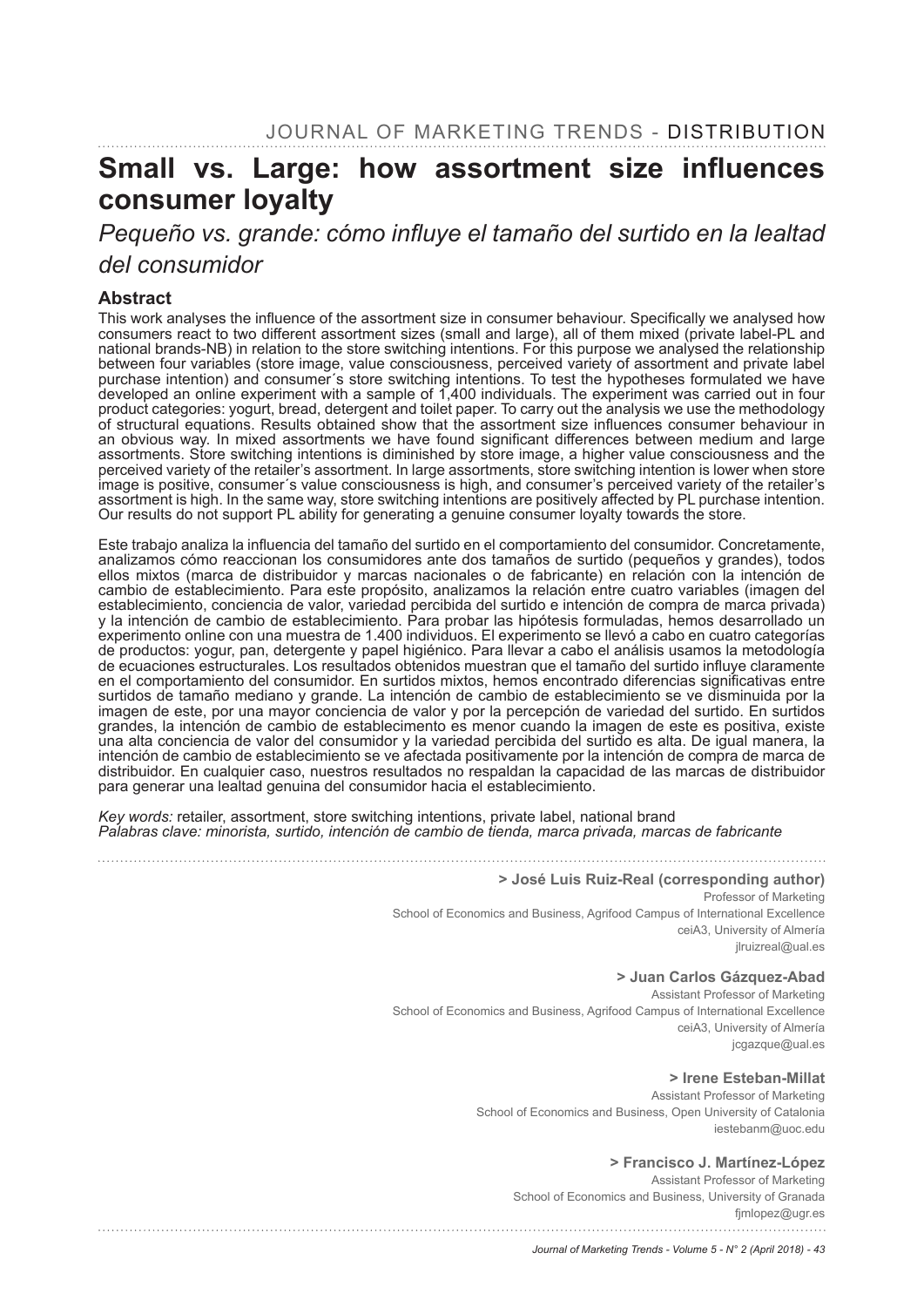## Introduction and objectives

Retail distribution is a sector of obvious relevance in economic activity in Spain. In 2014, the estimated retail turnover was  $206.776.441$  euros, reaching the highest increase in recent years, according to the report *"Global Powers of Retailing"* (Deloitte 2016). The supermarket chain Mercadona is leader in Spain with 22.3% share of retail food in 2015, according to the consulting firm Kantar Worldpanel (2016), followed by *Carrefour DIA*  $(8.2\%)$ , *Grupo Eroski* (5.8%) and Lidl and *Auchan* 

Changes that have occurred in Spain in retailing have been very significant since the seventies to the present, heightened by the economic recession of recent years, which has caused a change in priorities and consumer behaviour. One of the most important changes that have taken place has been the consolidation of private label (PL), which has led to profound changes in the composition of assortments of retailers. The market share of the PL in Spain reached  $42\%$  in value and  $49.7\%$ in volume during 2014 (IRI 2015). Large supermarkets increased their share to 48%, with Mercadona leading the market, followed by *Carrefour* and *Eroski*. The expansion of PL has generated structural changes, affecting the sector as a whole. Retailers have begun a clear strategy of market segmentation through its PL, attending to price, product category, or the benefits sought by consumers (Castelló 2012), resulting in various scenarios in which to apply the great variety of PL.

In this environment, many retailers have opted for strategies to reduce their assortments, primarily by withdrawing a large number of national brands (NB), giving greater prominence to its own brands (Ailawadi and Harlan 2004). A specific form of reduction is by removing assortment of brands; while reductions of assortment usually consist of removing

multiple products from different brands, brand delisting strategy chooses to completely remove all products of a brand within a category assortment (Sloot and Verhoef 2008). Attending to the compilation by Gázquez-Abad et al. (2015) of retailers who carried out dereferencing strategies in their assortments, we can mention the case of *Wal-Mart* (which reduced its overall assortment about 30% in the UK and 7.6% in the US), *Edah*, *Asda*, *Edeka* or *Metro*, among others. *Carrefour Group*  introduced a program of optimization of product categories, reducing the size of the assortment by 15% (Berg and Queck 2010). In Spain, it is known the case of *Mercadona*, which in 2008 withdrew from its shelves almost 800 brands from different manufacturers, some of which are leaders in their product category (e.g., *Nestle*, *Calvo* o *Pascual*).

However, later, many of these retailers (including Mercadona) were forced to reintroduce some of the NB previously removed to prevent consumer boycotts and the damage that this decision was causing in its own image (Sloot and Verhoef 2011). Therefore, the decision is not as simple as removing brands from the assortments. Remove certain NB can damage the image of the store, because consumers may consider that this assortment is incomplete, either by not including most brands available (Pepe et al., 2012), or for not including renowned brands (Sloot and Verhoef 2008).

At present retail management cannot simply rely on offering very large assortments or design a marketing strategy based on small assortments and very aggressive prices. Retailers must offer their customers an assortment that, regardless of its size and composition, provide real value to consumers and offers them an appropriate response to their expectations (Miranda and Joshi 2003). The main function of retailers should be to contribute

*44 - ISSN 1961-7798 - © 2009, International Marketing Trends Conference*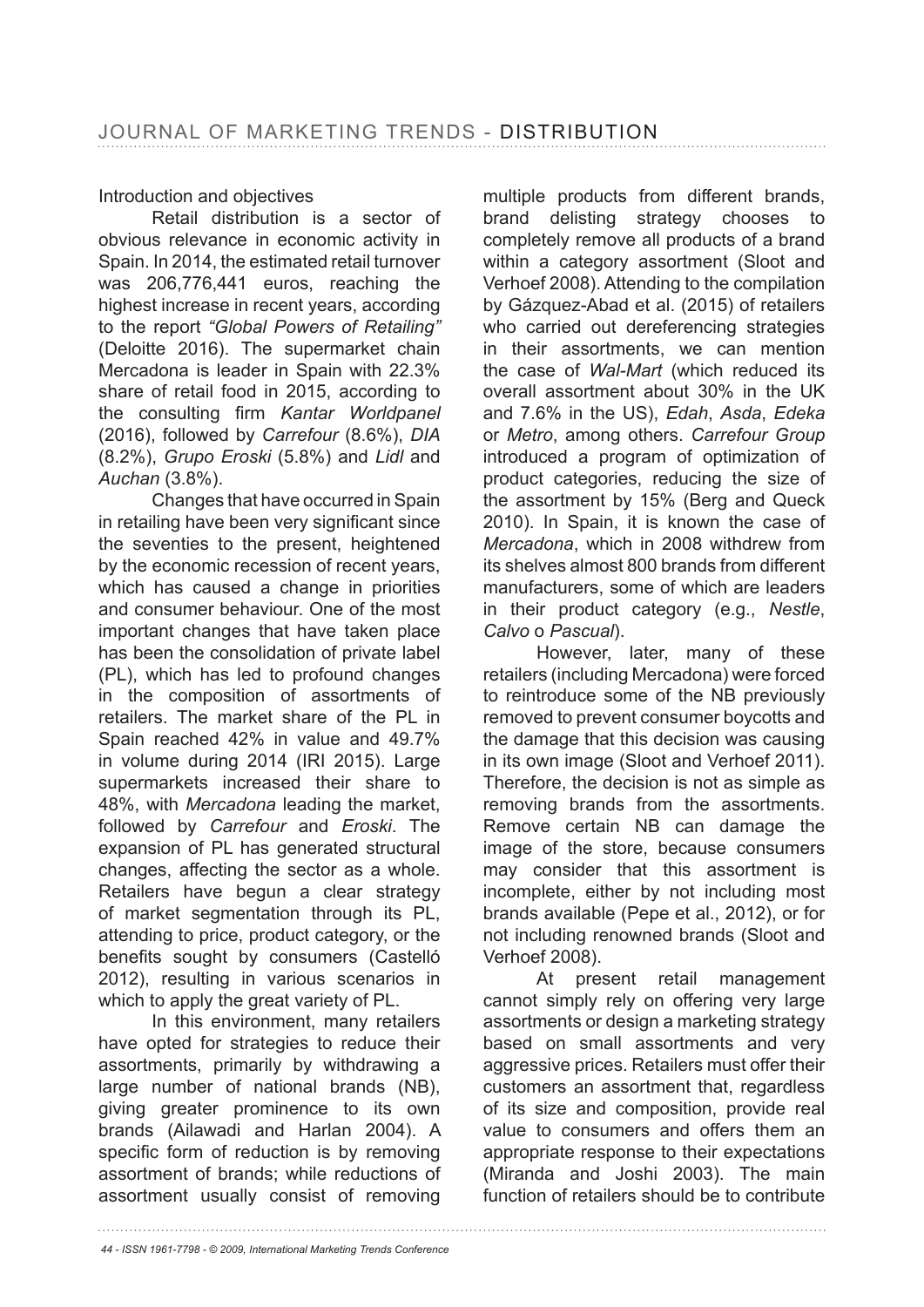to a significant improvement in efficiency in the consumer buying process, which will help them to achieve a competitive advantage and a particular commercial differentiation (Berné 2006).

So, what should a retailer do to achieve customer satisfaction and loyalty to their stores? Are the largest assortments better that smallest ones to establish customer loyalty strategies? Clearly the decision taken by the retailer in this regard is essential, not only from the perspective of the cost structure and profit margins. but also from the perspective of the image that consumers will develop about the company itself. The answer to the above questions is therefore key to the success of the retailer, as it will allow it to know what brands need to compose its assortment and which brand may be removed without detrimental to its image and loyalty of their customers. Analysing consumer behaviour in different sizes of assortment composition is essential to success in retail management. In this work we bring value to analysing consumer behaviour facing assortments of different size (small and large). For this purpose, we conducted an online survey to 1,120 individuals, considering four product categories and including real brands. Consumer response has been analysed through the estimation of a structural equation model.

#### Conceptual Framework / Literature Review

The concept of store image is introduced by Martineau (1958), who describes it as the definition that makes a consumer in relation to a store according to its attributes which work both functional and psychological level. Thus, the image of the store denotes the feeling of customers towards it and each store has a different positioning for each client. North et al. (2003) describe the store image as the identity of the store, being an influential factor in the initial process of purchasing

decision of consumers.

The image of the store is considered a critical determinant of the competitive position of the retailer, to the extent that determines among other issues store loyalty and therefore reduces the store switching intentions (Sirgy and Coskun 1985). Consumers who have a better image about a particular store develop a better perception of quality, value, satisfaction and loyalty (Johnson et al. 2001). Considering the direct relationship found in most studies, we propose the following hypothesis:

*H1. A positive store image has a direct and negative effect on store switching intentions*

Value-conscious consumers are characterized by being concerned about the price-quality ratio received; i.e. they are customers who pay special attention to the quality they receive for a certain price when making a purchase (Zeithaml 1988; Lichtenstein et al. 1990). The perceived value is a concept of subjective nature (Woodruff 1997), resulting from the comparison by consumers of perceived benefits and efforts to be performed (Zeithaml, 1988; McDougall and Levesque 2000).

The perceived value can influence customer attitude (Swait and Sweeney 2000). Numerous studies support the positive influence of perceived value on loyalty to the establishment, in the context of retailing (Chen and Quester 2006). Loyalty has been defended from two perspectives: attitudinal and behavioral (Dick and Basu 1994; Oliver 1999). According to the above the following hypothesis is formulated:

*H2. Value consciousness has a direct and negative effect on store switching intentions*

Academic research argues that the perceived level of variety of an assortment affect the decision process and store selection by the consumer even more than the actual level of variety. Several authors

*Journal of Marketing Trends - Volume 5 - N° 2 (April 2018) - 45*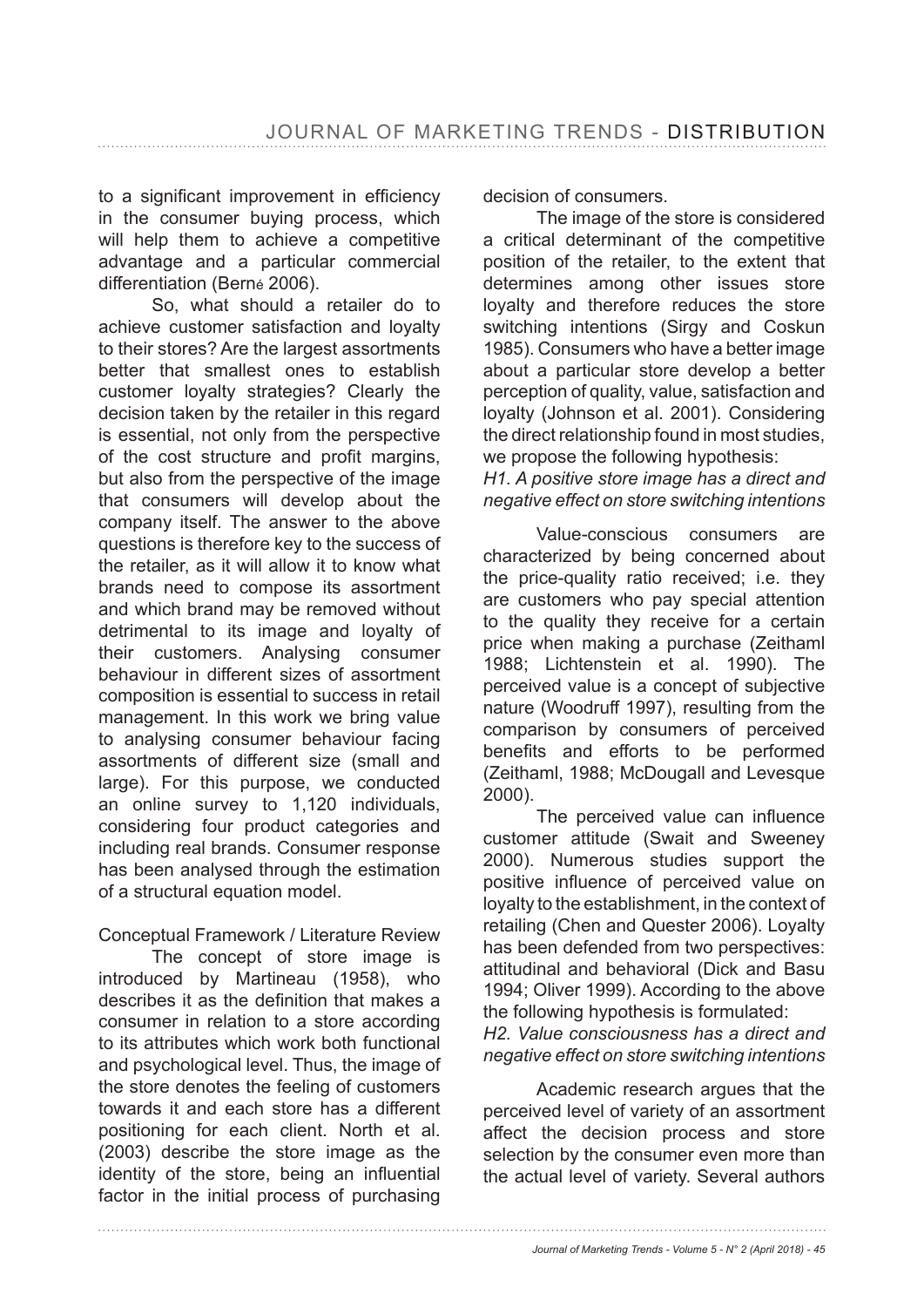(e.g. Arnold et al. 1978; Brown 1978; Finn and Louviere 1996) found a positive effect of the variety of assortment on the choice of the store and the intention to be loyal to the store (e.g. Baker et al. 2002: Verhoef et al. 2007).

Consumers themselves say assortments decisions affect their choice of store (Arnold and Tigert 1982; Arnold et al. 1983). In fact according to the work of Briesch et al. (2009), decisions of choice store present a greater sensitivity to changes in the variety of assortment that to changes in prices. Large assortments tend to be attractive by providing consumers with higher perception of variety (Chernev 2003), more alternatives to choose from (White and Hoffrage 2009), and more likely to find what you want (Berger et al., 2007). Many authors find a positive effect between the perception of a wide assortment and the intention of loyalty to this store by consumers (e.g, Sirohi et al. 1998; Hoch et al. 1999; Baker et al. 2002: Verhoef et al. 2007). According to the evidence found in the literature, we formulate the following hypothesis:

### *H3. The perception of a wide assortment affects directly and negatively the store switching intentions*

PL are usually ownership, control and exclusive sales of retailers. The products under this brand are used to highlight the image of the distributor, attract customers and increase bargaining power with suppliers (Gomez and Okazaki 2007). PL they have a range of values that represent the company. A positive image of the PL not only helps companies become more competitive, but also helps to encourage consumers to buy back the same PL and therefore to buy back in the same store (Porter and Claycomb 1997).

Most of the literature shows the existence of a positive relationship between the PL and store loyalty (e.g. Allen and Rao 2000; Corstjens and Lal 2000). San Martin (2006) arques that there is a process of transfer of consumer confidence among the PL, the store staff and retailer. Thus when a client trusts products with PL and local staff, will also trust the store, which will decrease the intention of changing shop. Paiva et al. (2012) presented an explanatory model of loyalty to supermarkets, based on the proposals of Flavián et al. (2001), Collins-Dodd and Lindley (2002), Martenson (2007), and Martinez and Montaner (2008). This model proposes that loyalty to a retailer is composed of an affective and cognitive loyalty. From the proposals of different authors, the following hypothesis is proposed: *H4. PL purchase intention affects directly and negatively on store switching intentions*

So we propose a relationship model which includes these four hypotheses regarding store switching intentions (figure 1).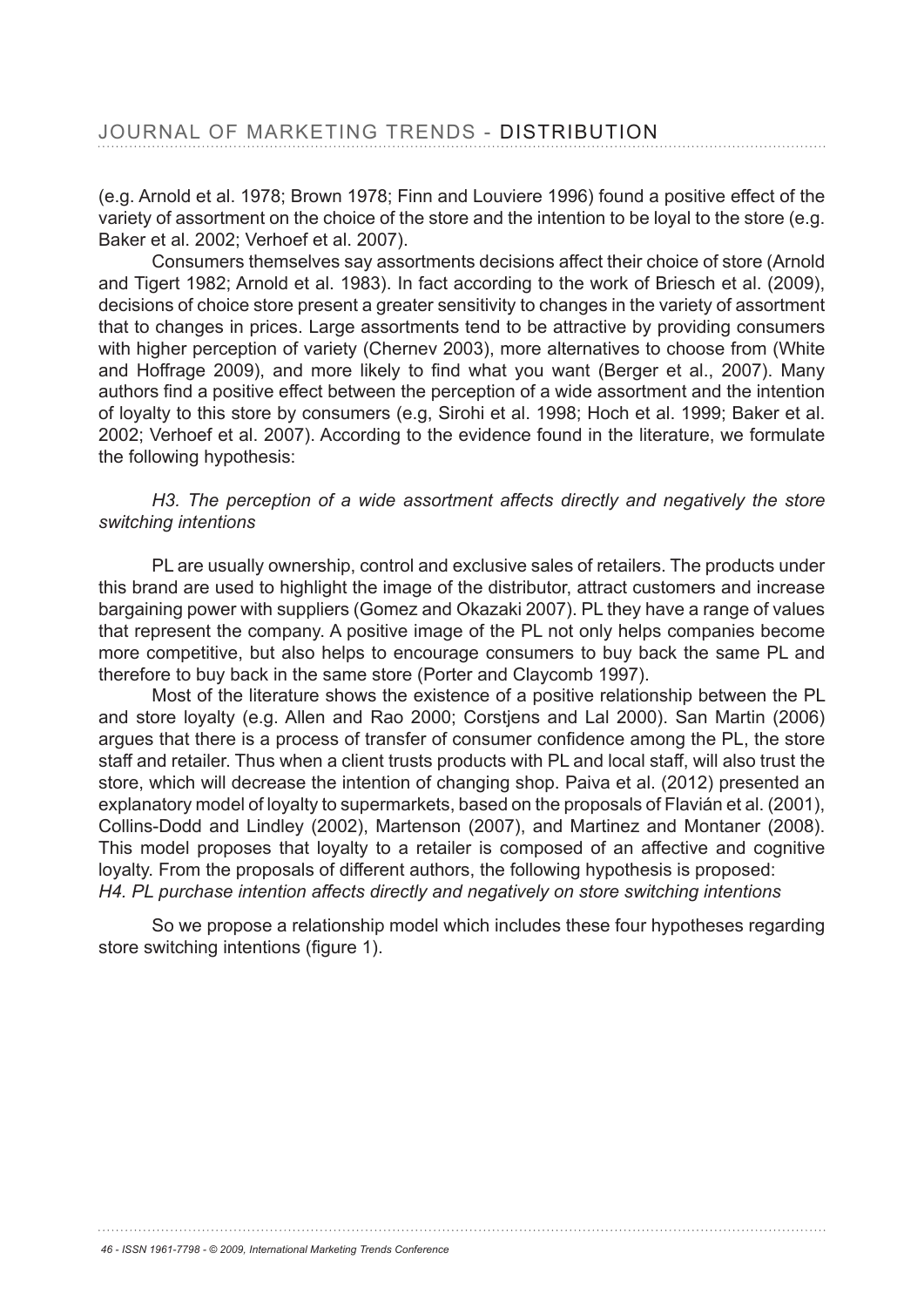

#### **Methodology**

 To test the hypotheses formulated above, we have developed an online experiment with a sample of 1,120 individuals belonging to a large panel of consumers in Spain, owned by IRI. At the time of the study (March 2013) IRI had a consumer panel consisting of 322,883 individuals, aged between 24 and 65, responsible for buying for their homes for food products, cleaning and personal care products in supermarkets and hypermarkets. IRI panel is statistically representative of the Spanish population, both in terms of sociodemographic variables (gender, age, income level, education level, family size), and geographical distribution. To measure the different variables of the theoretical model proposed we used composite scales, as they allow assess psychological variables that are not directly observable (Churchill 2003). Have been used Likert scales, widely used in the literature on assortment and brands.

In the experiment we considered two different sizes of assortment: small (four brands) and large (ten brands). The definitions of small and large assortments are based on previous experiments (e.g. Chernev 2003, 2006), in which the "big" assortments were typically four, five or even six times the size of "small" assortments. In this investigation a lower ratio was used, specifically three. As to the composition of the assortment, this includes mixed assortments (PL and NB).

The experiment was carried out in four product categories: yogurt, bread, detergent and toilet paper. We had chosen these four categories attending to the classification made by Dhar et al. (2001), which responds to the penetration/frequency relationship and establishes four categories of product: (1) staples (high penetration/high frequency); (2) niches (low penetration/high frequency; (3) variety enhancers (high penetration/low frequency), and (4) fill-ins (low penetration/low frequency).

Individuals were randomized to different scenarios, according to number of brands (4 or 10) and proportion of high equity of PL and NB(a third and two-third high equity). The final number of individuals for each type of variety was 35. Considering that the experiment was carried out in four categories of product, the total number of individuals for each type of assortment combination was 140. So we have a total sample of 1,120 individuals.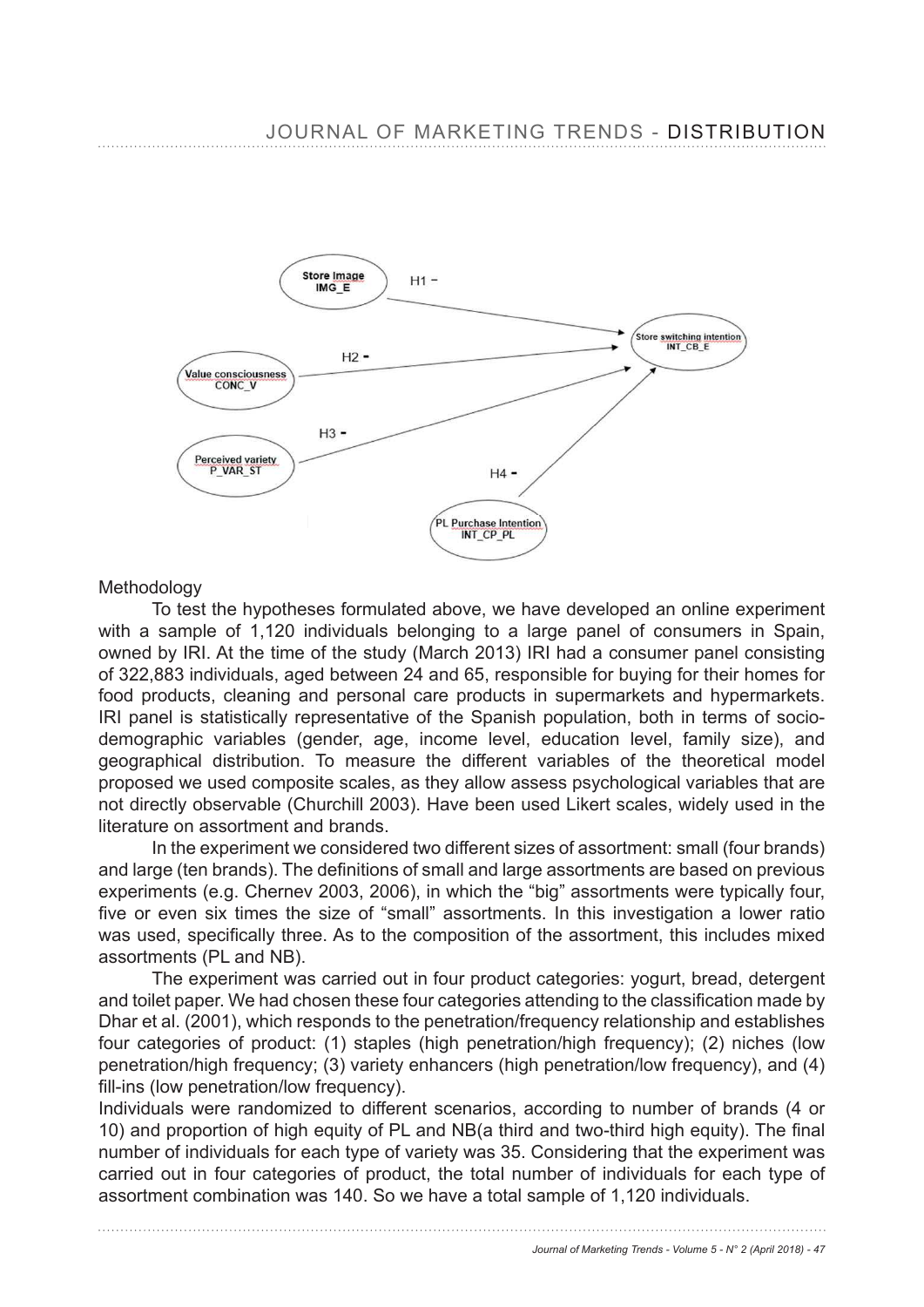To carry out the analysis firstly it is carried out a confirmatory analysis of all measurement scales by using the methodology of structural equations offering satisfactory results in both scenarios. SEM statistical technique is considered the most appropriate for analysing the relationships identified in the model proposed. Results confirm that the different indicators show a good fit to the data, with right values for  $R<sup>2</sup>$  of store switching intentions and all estimates are significant in all or some of the two scenarios analysed.

#### Findings and discussion

Results obtained show that the assortment size influences consumer behaviour in an obvious way talking about store switching intentions (table 1). We have found significant differences between medium and large assortments. According to the findings, in small assortments store switching intentions is diminished by store image, a higher value consciousness and the perceived variety of the retailer's assortment. We found no significant relationship between PL purchase intentions and store switching intentions. In large assortments, store switching intention is lower when store image is positive, consumer´s value consciousness is high, consumer's perceived variety of the retailer's assortment is high. In the same way, store switching intentions are positively affected by PL purchase intention (figure  $2$ ).

|      | <b>Hypothesis</b>              | 4 brands               | 10 brands              |
|------|--------------------------------|------------------------|------------------------|
| (H1) | STORE CH INT <---STORE IMG     | $-0.393$ ( $p=0.000$ ) | $-0,29$ ( $p=0,000$ )  |
| (H2) | STORE CH INT <--- VAL CONC     | $-0.107$ (p=0.048)     | $-0,107$ (p=0,003)     |
| (H3) | STORE CH INT <--- VAR PERC     | $-0,207$ (p=0,000)     | $-0,213$ ( $p=0,000$ ) |
| (H4) | STORE CH INT <--- PL PURCH INT | n.s.                   | $-0,067$ (p=0,009)     |

n.s.- No significant



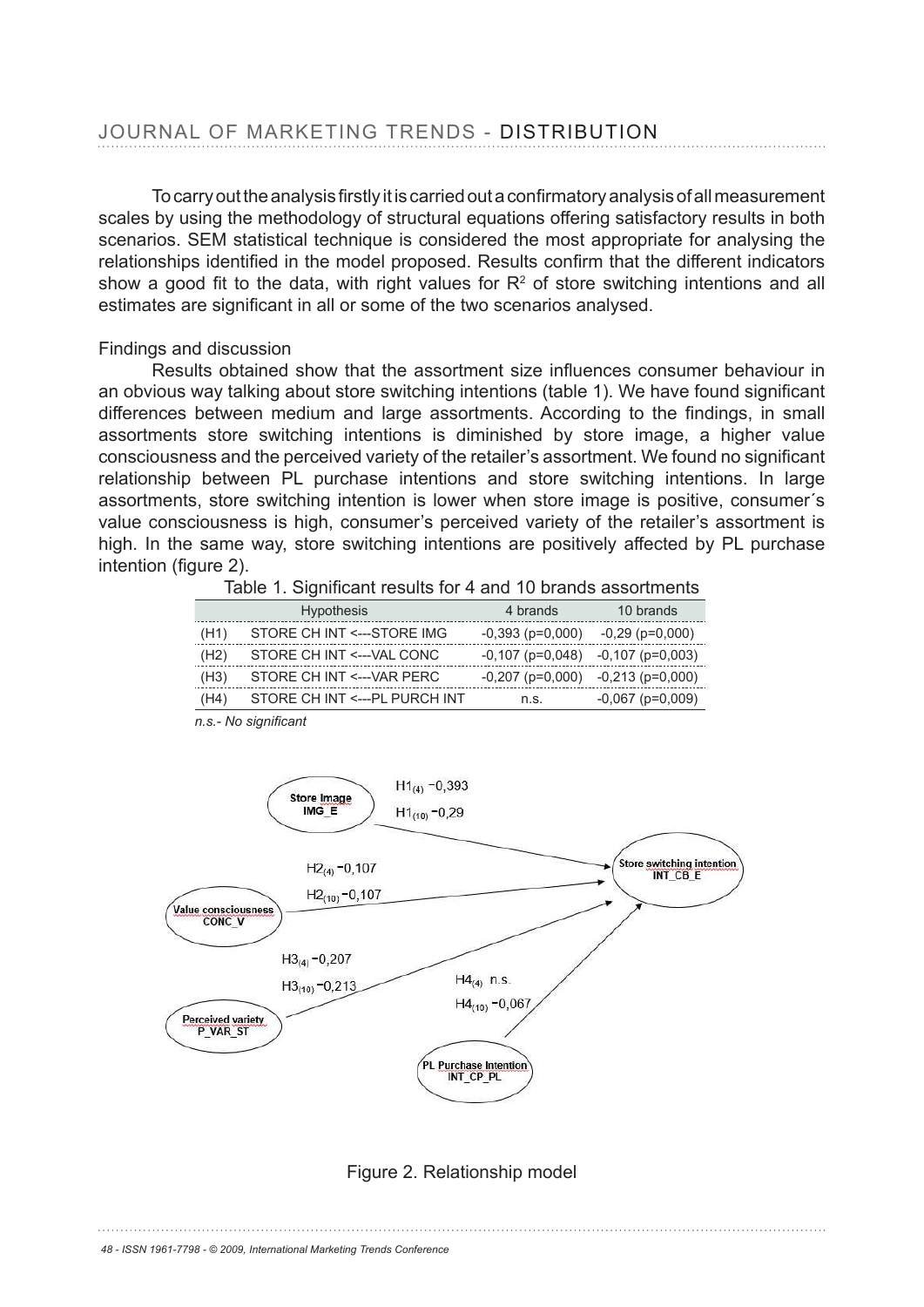*Store image and store switching intentions*

The results allow the acceptance of the hypothesis H1, which established a direct relationship, with a negative sign, between positive store image and store switching intentions. So the more positive is the store image, the lower the intention of the consumer to switch stores. This relationship is confirmed for both, small assortments  $(-0.393; p = 0.000)$  and large  $(-0.29; p = 0.000)$ . The intensity of this relationship is higher in small assortments.

The store image indicates the feeling of customers towards a store, being different positioning for each client. The literature supports the existence of the relationship between store image and store switching intentions. Thus, Wu et al. (2011) state that the corporate image is considered an important antecedent of store loyalty and brand loyalty, as it encourages repeat purchase and decrease store switching intentions. In this same vein, other studies show that store image is a determining factor in the competitive position of the retailer, to determine, among other things, store loyalty and reduce store switching intentions (e.g. Bellenger et al. 1976; Sirgy and Coskun 1985). Customers have a certain image of a store, which may lead them to further visits and repurchase decisions (Kunkel and Berry 1968). Consumers who have a better image of a store develop a better perception of the value, satisfaction and loyalty (Johnson et al. 2001).

Store image thus acts, similar to brand value in relation to the repeat purchase by consumers. If consumers perceive a brand with a positive and strong image, that may have a positive influence on the probability that they choose that brand over other competing brands (Vogel et al. 2008). In the same way, differentiation of the store is a key element for the retailer. When consumers perceive a positive store image, higher than its competitors, it is

likely they to increase their satisfaction when purchasing products there (Gomez et al. 2004), and is also likely they to remain loyal to the establishment.

Therefore, retailers try to develop strategies that enable them to obtain a positive image and differentiated from other competitors, which is what will allow consumers to distinguish from other stores (Ganesh et al. 2007). We can mention, as an example, the case of the German chain *Lidl*, which went from being seen on his arrival in Spain as a Hard Discount with a very limited assortment, to considerably improve its image among Spanish consumers, adding new brands, expanding its assortment and with a strong investment in television campaigns, to have been able to generate a positive store image, and not only among the "pure" PL finders, but even among the upper middle class.

## *Value consciousness and store switching intentions*

Results allow to accept the H2 hypothesis, which proposed a direct relationship, with a negative sign, between value consciousness and store switching intentions. In both assortments, small and large, the value of parameter is the same,  $-0.107$  (p = 0.005, for small; p = 0.003, for large).

The literature contains numerous works that argue that value-conscious consumers are characterized by providing a special concern for the quality they receive, within a certain price, when making a purchase (e.g. Thaler 1985; Zeithaml 1988; Lichtenstein et al. 1990). In this context, the literature suggests that there is a positive influence of perceived value on store loyalty (e.g. Chen and Quester 2006). In this sense, Gomez et al. (2011) confirm that the value consciousness plays a key role in the formation of loyalty, especially in the case of large buyers.

*Journal of Marketing Trends - Volume 5 - N° 2 (April 2018) - 49*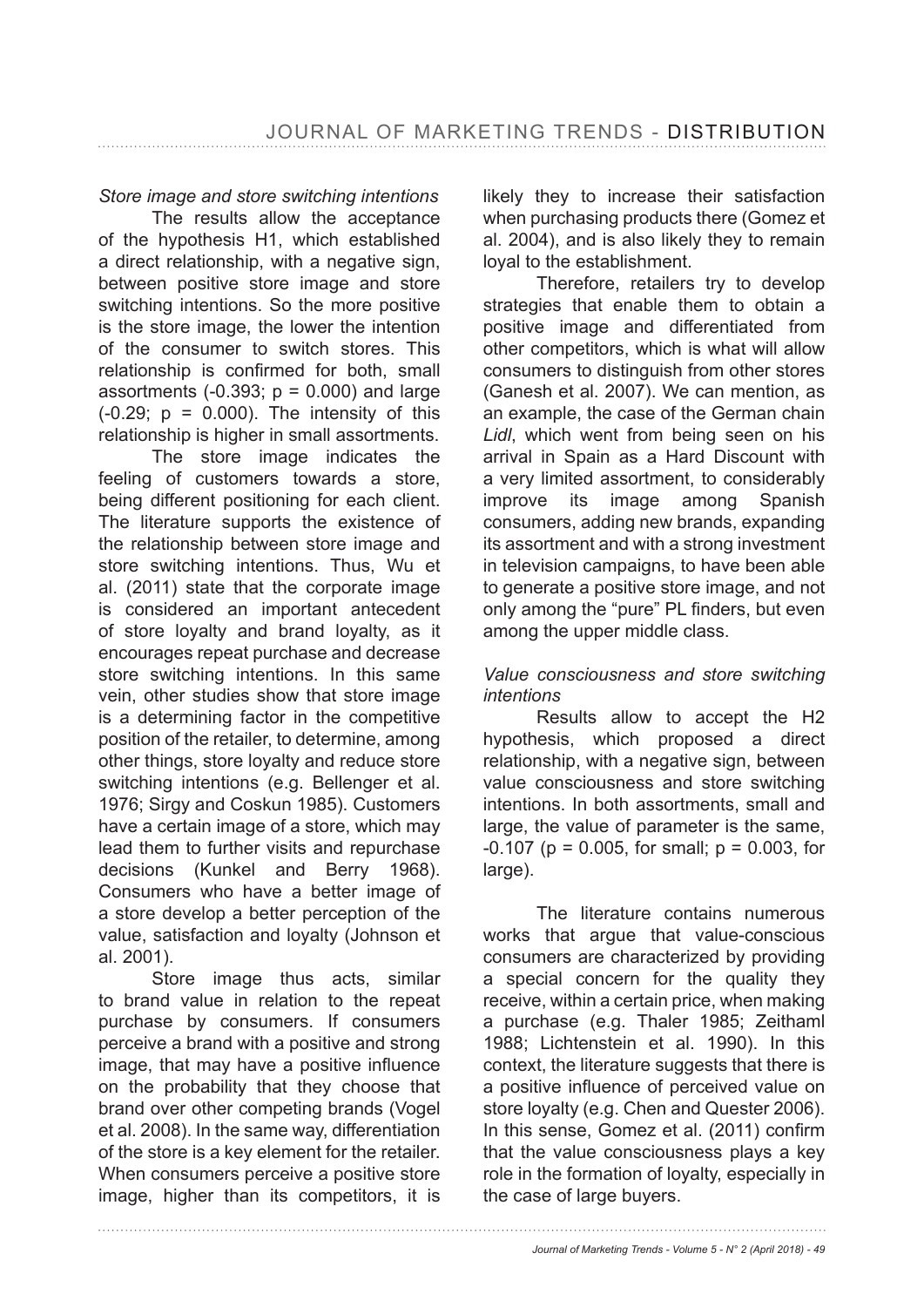Value-conscious consumers are especially concerned about optimizing the value in their purchases. They seek alternatives until they find what they think gives them the most value for money. This tendency to seek variety is something inherent to the individual (Berné et al. 2005) and may be motivated by satiety, desire for novelty or curiosity. Because of this, these consumers seek diversity in their purchases as a way to meet these needs, while also serves to reduce the level of uncertainty. However, these consumers are also aware that the search for information and comparison, as well as diversity in shopping at a general level, involve an investment in time and opportunity costs (Marmorstein et al. 1992).

## *Perceived variety and store switching intentions*

The results obtained allow accepting the hypothesis H3, which established a direct and inverse relationship between the perceived variety of assortment and store switching intentions. The relationship is slightly higher in large assortments (-0.207;  $p = 0.000$  and  $-0.213$ ;  $p = 0.000$ , for small and large assortments, respectively).

Academic research provides numerous empirical studies which show that consumer perception of variety with respect to assortment of a store affects the selection process, in addition to finding a positive impact between the perceived variety of assortment in a store and the store switching intentions (e.g. Hoch et al., 1999; Baker et al., 2002; Verhoef et al. 2007).

The range of assortment is a strategic element for shaping the store image, at the same time that allows it meet different needs and preferences of its customers (Dhar et al. 2001). This is considered as an important advantage for consumers, as it enables them to be more efficient in their purchases and to

avoid travelling to complete their shopping basket, having to go to different stores. Considering Berné et al. (2001), consumers seek to minimize, for each movement in the purchase, the sum of the variable costs associated with buying a certain size of the shopping basket in different stores. Thus, with larger assortments consumers reduce the perceived costs related to the effort that represents each act of purchasing, seeing increase their convenience and satisfaction, which affects their intention to remain in the store.

## *PL purchase intentions and store switching intentions*

The results obtained allow partially accept the hypothesis H4, which established a direct and inverse relationship between PL purchase intentions and store switching intentions. This relationship is confirmed only in large assortments  $(-0.067; p =$ 0.009).

We find numerous studies that indicate a positive relationship between PL and store loyalty. Thus, Porter and Claycomb (1997) conclude that a positive image of the PL helps companies become more competitive and also motivates consumers to repurchase the same PL, therefore to buy back in the same establishment. Allen and Rao (2000) argue that customer retention is caused by multiple factors, among which would be the perceived image of the brand. Corstjens and Lal (2000) state that the quality of the PL can be useful to generate differentiation between retailers and increase store loyalty. San San Martin (2006) states that when a client trusts the PL and the staff of a store, also will rely on the store itself, which will diminish store switching intentions. Martinez and Montaner (2008) suggest that Spanish consumers prone to PL are characterized by being loyal to the establishment. Paiva et al. (2012) argue that store loyalty is composed of affective

*50 - ISSN 1961-7798 - © 2009, International Marketing Trends Conference*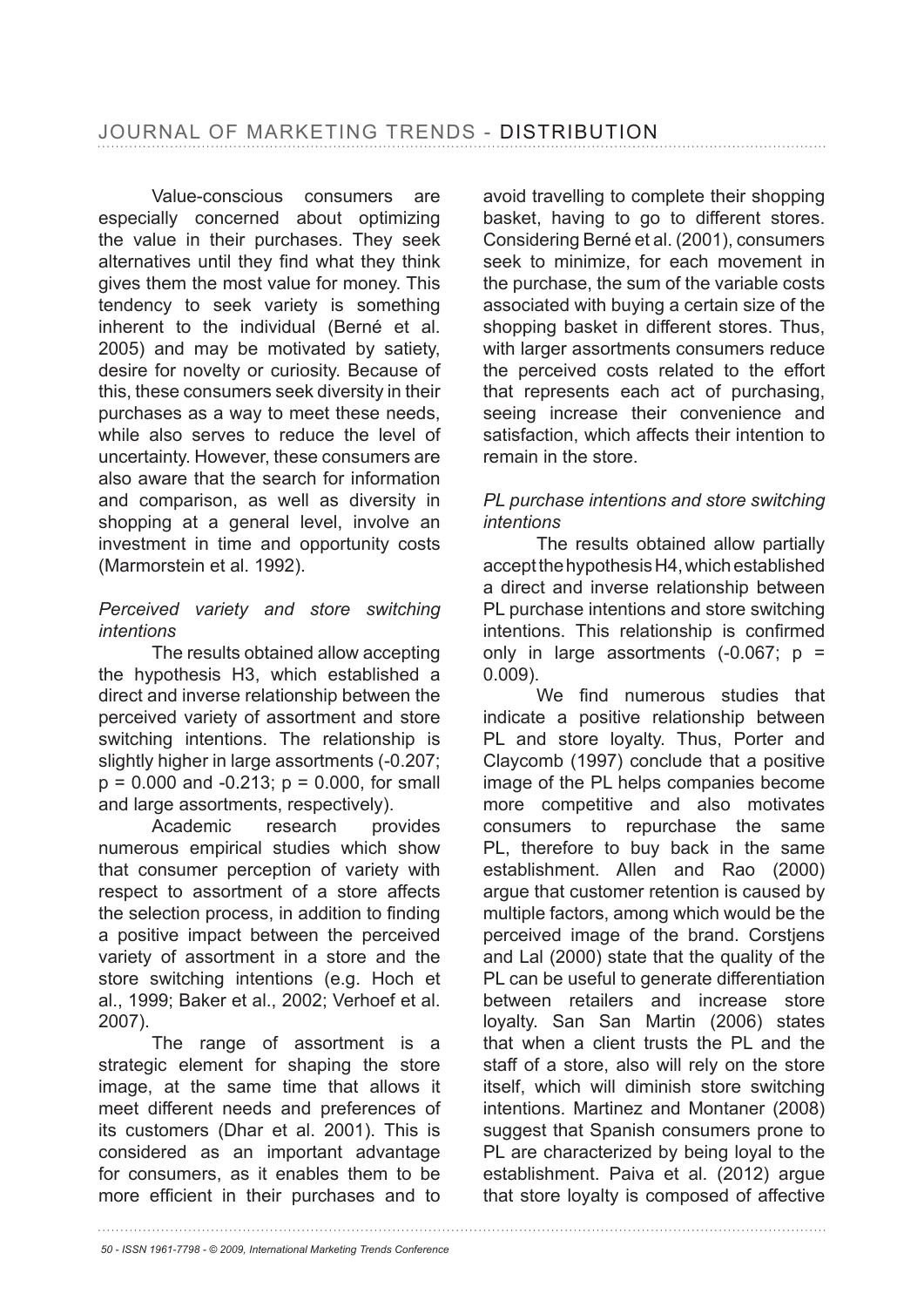and cognitive loyalty. Cognitive loyalty is an effect, among other factors, of PL loyalty.

After years improving the quality, variety and image through a strong advertising investment, PL have managed to shorten the distance with NB, not only objectively speaking, but also in the assessment of consumers. If before PL were perceived as "the choice of those who cannot afford to buy something else," they are currently associated with a smart shopping option. This strong commitment of retailers towards PL, coupled with an environment of economic recession that favoured changes in consumer habits and the fact that many consumers bought these brands for the first time, significantly increasing its presence in the shopping basket, it has allowed a learning process based on personal experience and facilitated a better understanding and familiarity with these brands. Once consumers experience PL, many of them continue purchasing those later (Labeaga et al.  $2007$ ).

This change has not occurred only in perception of consumers, but also affects their buying behaviour and the decision-making process. Consumers no longer purchase PL as an option positioned exclusively on price, but they do aware of its value and, therefore, as a preferential option that provides balance price/quality, in addition to guarantees which are strengthened by the learning process and the self-image of the retailer. Many PL are already so deeply rooted in society that are perceived as if they were NB, with a different positioning and addressed to different consumer segments. PL as *Aliada*, *SeleQtia* or *Hacendado* (brands of *Hipercor*, *Eroski* and *Mercadona*, respectively), have their own image among consumers, many of whom visit their stores specifically looking for these brands.

That is, PL serve currently to differentiate and position the store image, which is consistent with investigations such as Bigné et al. (2013), whose results demonstrate the importance of strengthening a positive and favourable image of PL, as a means of building a strong store image, which, in turn, also affects value creation for the store. Therefore, PL become an instrument of store loyalty for retailers who promote them in order to increase loyalty to their establishments, since that can only be acquired in these. In this sense, we argue that PL may help to increase traffic on the store and to improve consumer loyalty by offering exclusive ranges that are not found in other establishments.

Consumers who intend to buy PL in retail stores with a wide assortment (e.g. Hipercor), have a high level of commitment and loyalty to this retailer PL (it is usually because it is PL with a higher level of reputation, given the good image of the retailer that markets them). These customers have a higher level of loyalty to these brands that consumers who buy PL in chains with small assortments (e.g. supermarkets), since they are not faithful to a certain PL, but to the PL in general, so they can find other stores with PL that best fit their demands, which favours their store switching intentions.

#### Conclusions and managerial implications

Results show the existence of a relationship between the four variables analysed – value consciousness, PL purchase intentions, perceived variety of assortment and store image- in large assortments, and the same results in small assortments with the exception of PL purchase intentions, which is no significant (table 2). The most important variables in relation to store switching intentions are perceived variety of assortment and store image.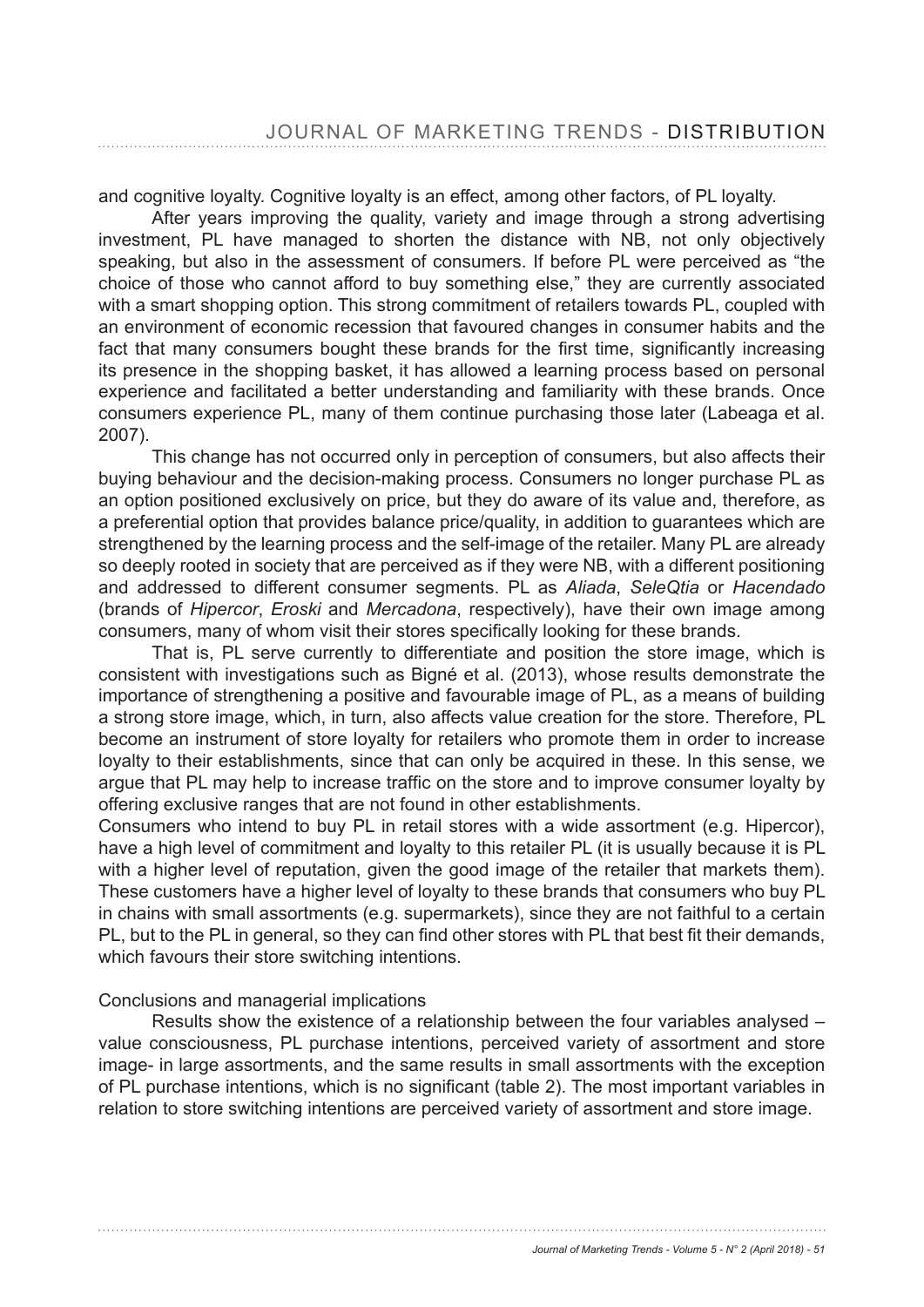Table 2. Intensity of the relationship of the variables regarding the store switching intentions in different sizes of assortment

|                                 | Size of assortment |          |
|---------------------------------|--------------------|----------|
|                                 | Small              | Large    |
| Value consciousness             | Moderate           | Moderate |
| PL purchase intentions          | n.s.               | Moderate |
| Perceived variety of assortment | Moderate           | High     |
| Store image                     | High               | High     |

n.s.- No significant

From the results obtained in this research can draw different managerial implications, especially for food based retailers.

Regarding store switching intentions we can state that value consciousness has a moderate role in all sizes of assortment. The results indicate that consumers concerned about achieving a good balance price-quality are not loyal to the store simply by offering a larger assortment. That is, as from a certain size of assortment, in which consumers feel they can make enough comparisons and evaluate alternatives, the fact of including more brands does not result in lower levels of store switching intentions.

Since the PL has significantly improved its image, providing assurance and confidence to customers, it is reasonable to think that when consumers have a wide assortment in the store, where they can find their favourite brands. its intention to change establishment will be less, also favouring this circumstance the need to spend less time searching for information. Moreover, comparison of actual savings resulting from the fact of selecting one or another brand is a simpler process when the consumer is in its usual store, even more so considering that may only be acquire in the stores of this retailer. Therefore, we believe that value

consciousness of consumers decreases their store switching intentions, as long as the store provides wide assortments and the buyers perceive that adds value to them, particularly as long as the consumer finds assortments composed of brands with different prices and qualities.

In relation to PL purchase intentions, our results do not support PLs ability for generating a genuine consumer loyalty towards them, nor towards the store itself. Although it is true that PL has significantly improved its image in recent years, we believe that it has not yet reached the level of emotional attachment that certain NB have developed. While many consumers buy PL, it does not necessarily mean they are loyal customers. Therefore, retailers must find a balance in the assortment sought by its customers, strengthen relationships with them and improve their image to attract customers, rather than basing their strategy in developing loyalty through its PL. From the results, our recommendation for retailers is seeking a balance between PL and NB, so that consumers perceive enough variety to know that they can choose between different products to meet their needs, without changing establishment. It is important to further improve both the quality of the PL as its image through promotional campaigns, expansion into new product categories and segmentation strategies based on prices and the benefits sought, that can reach to different types of consumers, and the excellent opportunity of interaction with customers at the point of sale. However, retailers who bet on PL should continue providing value through them, but without disregarding the price is still a determining factor.

The two most important elements to build customer loyalty are the perceived variety of assortment and a positive store image. The perceived variety is especially relevant in the case of large assortments, as this factor is one of its hallmarks and one

*52 - ISSN 1961-7798 - © 2009, International Marketing Trends Conference*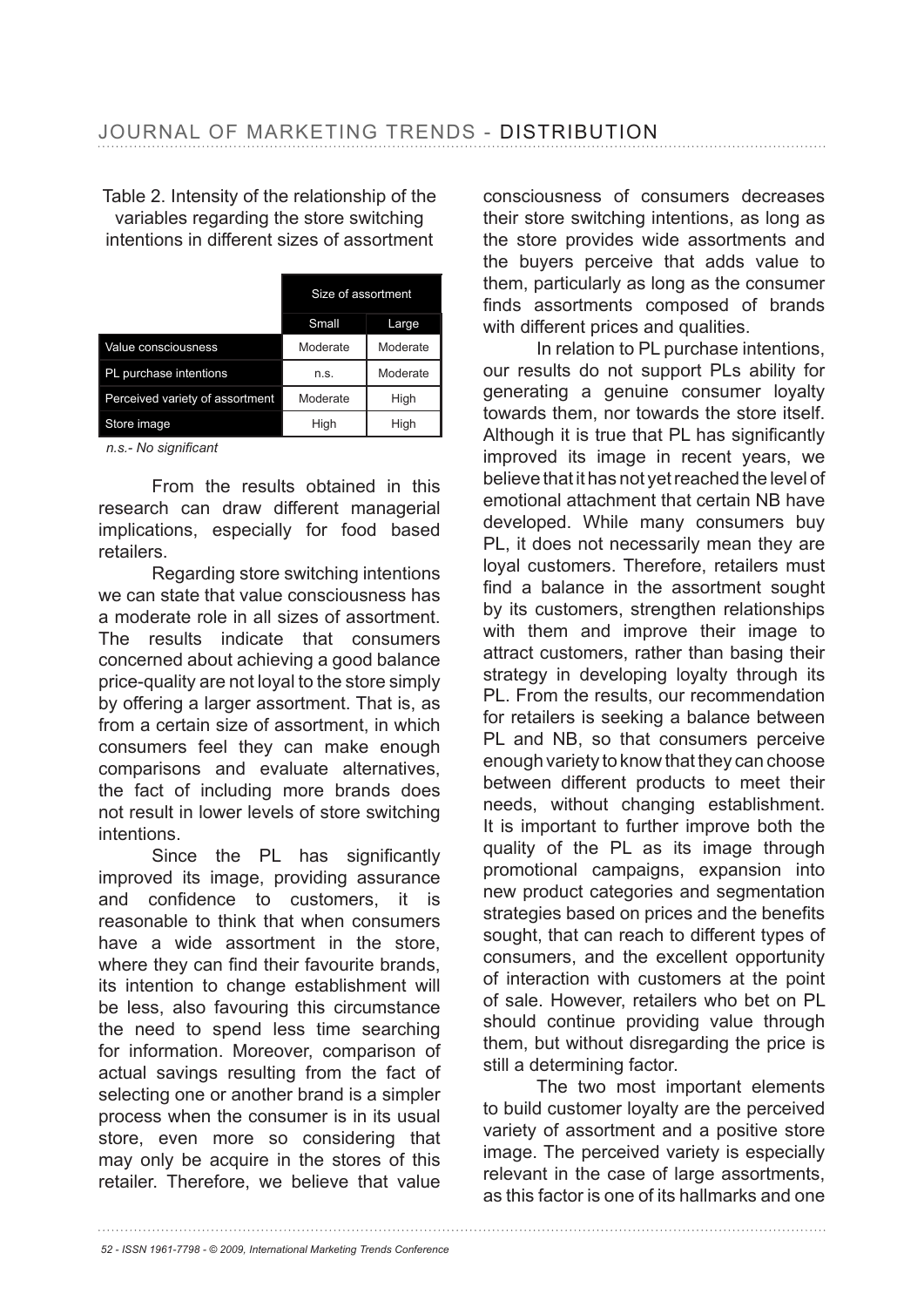of the main reasons why consumers go to these stores, in addition to its good image. *El Corte Ingl*é*s*, to take one example, brings together two concepts, variety of assortment and a good store image among consumers. Its strategy to cover large needs and to create a memorable consumer experience among its customers by offering a wide range of services, have generated a sense of pride among its customers, improving their level of store loyalty.

It is noteworthy that the relationship between store image and store switching intentions is greater (in absolute value) when it comes to small assortments that when they are large. This could be caused by that stores offering assorted small generally correspond to retail formats like supermarkets, closer to consumers and towards whom these often develop more intense loyalty or, at least, in terms of repetition purchase (even in cases where this could occur for convenience or routine, and we were talking about spurious loyalty or inertia). In any case, it seems reasonable that consumers who are familiar with a particular store and have a positive image of this, intend to keep going to it for their purchases.

## Limitations and further research

This research is not exempt from some limitations. First, research has been limited to Spanish context. Thus, it would be interesting to conduct this study in geographical contexts different from Spanish, greatly influenced by the intensity of the economic crisis in recent years and the high market share of the PL. Secondly, the methodology based on an online experiment, with its advantages and disadvantages. Third, we do not differentiate between high and low value PL. It would be interesting to know the influence of brand equity in consumer behaviour. Finally we do not include only-PL assortment which may be interesting

according to the strategy followed by some retailers in relation to assortment size and composition.

## *Bibliography*

- Ailawadi, K.L. and Harlam, B. (2004), "An Empirical Analysis of the Determinants of Retail Margins: The Role of Store-Brand Share", *Journal of Marketing*, 68 (January), 147-165.
- Allen, D. and Rao, T. (2000), "*Analysis of Customer Satisfaction Data*". Milwaukee, Wisconsin: ASQ Quality Press.
- Arnold, S.J. and Tigert, D.J. (1982), "Comparative Analysis of Determinants of Patronage", In Ronald F. Bush and Shelby D. Hunt, Eds., *Marketing Theory: Philosophy of Science Perspectives*, Chicago: American Marketing Association, 260-264.
- $-$  Arnold, S.J., Ma, S. and Tigert, D.J. (1978), "A comparative analysis of determinant attributes in retail store selection", *Advances in Consumer Research*, 5 (1), 663-667.
- Arnold, S.J., Oum, T.H. and Tigert, D.J. (1983), "Determinant attributes in retail patronage: seasonal, temporal, regional, and international comparisons", *Journal*  of Marketing Research, 20 (2), 149-157.
- Baker, J., Parasuraman, A., Grewal, D. and Voss, G.B. (2002), "The Influence of Multiple Store Environment Cues on Perceived Merchandise Value and Patronage Intentions", *Journal of Marketing*, 66 (2), 120–41.
- Bellenger, D.N., Steinberg, E., and Stanton, W.W. (1976), "The congruence of store image and self-image", *Journal of Retailing*
- Berg, N. and Queck, M. (2010), "*Private labels: The brands of the future*". Planet retail Ltd.
- Berger, J., Draganska, M. and Simonson, I. (2007), "The Influence of Variety on Brand Perceptions, Choice, and Experience", *Marketing Science*, 26, 460-72.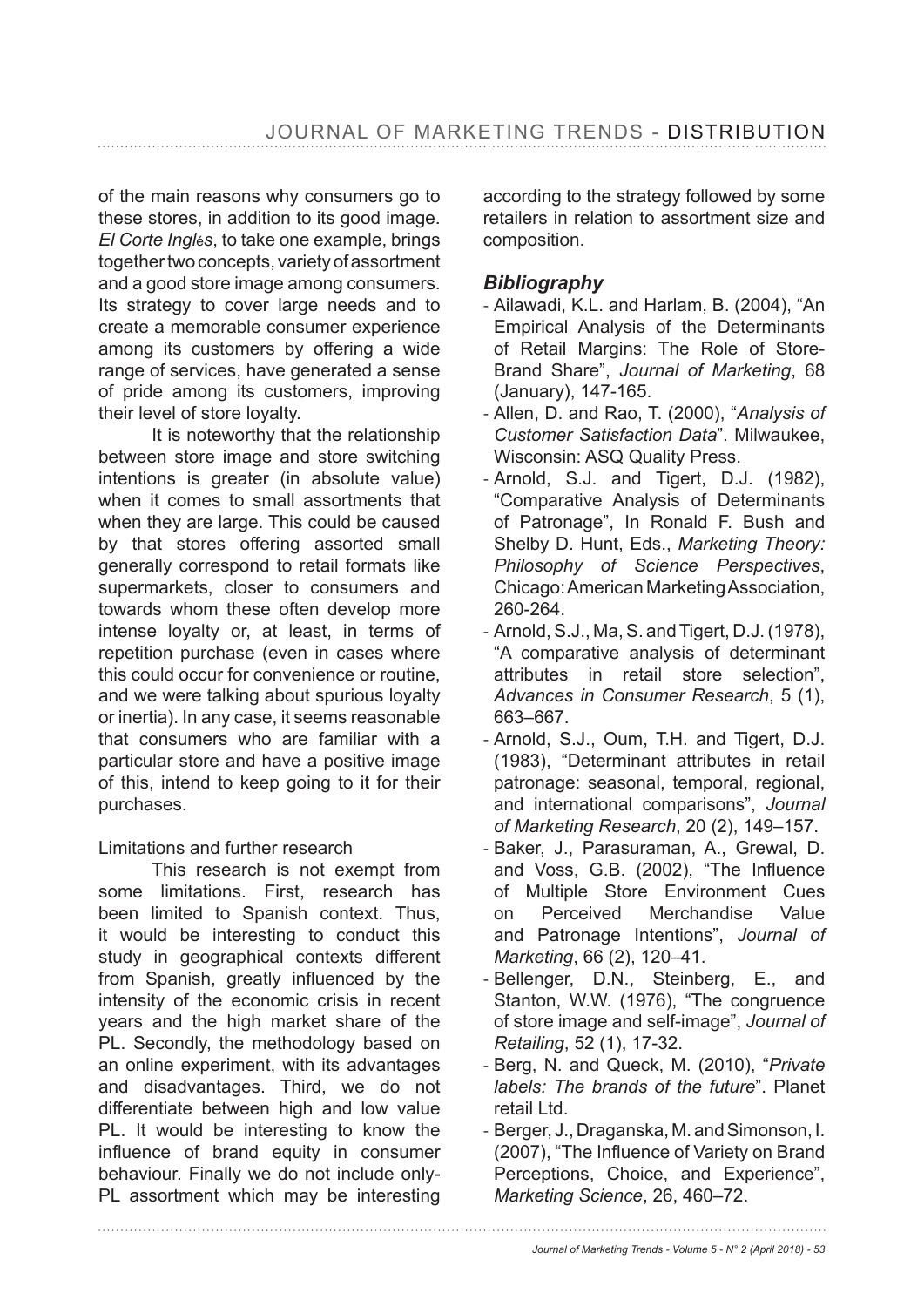# JOURNAL OF MARKETING TRENDS - DISTRIBUTION

- Berné, C. (2006), "Análisis de la demanda de servicios de distribución minoristas", *Información Comercial Española (ICE)*, 828, 83-98.
- Berné, C.; Múgica, J.M. and Rivera, P. (2005), "Managerial Ability to Control the Varied Behaviour of Regular Customers in Retailing: Interformat Differences", *Journal of Retailing and Consumer Services*, 12, 151-164.
- Berné, C.; Múgica, J.M. and Yagüe, M.J. (2001), "The Effect of Variety-Seeking on Customer Retention in Services", *Journal of Retailing and Consumer Services*, 8, 335-345.
- Bigné, E., Borredá, A. and Miquel, M.J. (2013), "El valor del establecimiento y su relación con la imagen de marca privada: efecto moderador del conocimiento de la marca privada como oferta propia del establecimiento", *Revista Europea de Dirección y Economía de la Empresa*, 22,  $1 - 10$ .
- Briesch, R.A.; Chintagunta, P.K. and Fox, E.J. (2009), "How does assortment affect grocery store choice?" Journal of *Marketing Research*
- Brown, D.J. (1978), "An Examination of Consumer Grocery Store Choice: Considering the Attraction of Size and the Friction of Travel Time", *Advances in Consumer Research*, 5, 243-246.
- Castelló, A. (2012), "La batalla entre marca de distribuidor y marca de fabricante en el terreno publicitario", *Pensar la Publicidad*, 6 (2), 381-405.
- Chen, S.C. and Quester, P.G. (2006), "Modeling store loyalty: perceived value in market orientation practice", *Journal of Services Marketing*, 20 (3), 188-198.
- Chernev, A. (2003), "When more is less and less is more: The role of ideal point availability and assortment in consumer choice", *Journal of Consumer Research*, 30 (2), 170-183.
- Chernev, A. (2006), "Decision focus and consumer choice among assortments",

Journal *of Consumer Research*, 33 (June), 50-59.

- Churchill, G.A. (2003), "*Investigación de Mercados*". 4ª ed. Ciudad de México: Thomson.
- Collins-Dodd, C., and Lindley, T. (2002), "Store Brand and Retail Differentiation: The Influence of Store Image and Store Brand Attitude on Store Own Brand Perceptions", *Journal of Retailing and Consumer Services*, 10, 345-352.
- Corstjens, M. and Lal, R. (2000), "Building store loyalty through store brands", *Journal*  of Marketing Research, 37 (August), 281-292.
- Deloitte (2016), "Global Powers of Retailing 2016. Navigating the new digital divide".
- Dhar Sanjay, Hoch, S.J. and Kumar, N. (2001), "Effective Category Management Depends on the Role of the Category", *Journal of Retailing*
- Dick, A. and Basu, K. (1994), "Customer loyalty: Toward an integrated conceptual framework", *Journal of the Academy of Marketing Science*, 22, 99-114.
- Finn, A. and Louviere, J.J. (1996), "Shopping center image, consideration, and choice: anchor store contribution", *Journal of Business Research*, 35 (3), 241-251.
- Flavián, C., Martínez, E. and Polo, Y. (2001), "Loyalty to Grocery Store in the Spanish Market of the 1990s", *Journal of Retailing and Consumer Services*, 8 (2), 85-93.
- Ganesh J., Reynolds, K.E. and Luckett, M. (2007), "Retail Patronage Behaviour ad Shopper Typologies: A Replication and Extension Using a Multi-Format, Multi-Method Study", *Journal of the Academy of Marketing Science*, 35 (3), 369-381.
- Gázquez-Abad, J.C., Martínez-López, F.J., Mondéjar-Jiménez, J.A. and Esteban-Millat, I. (2015), "Mixed assortments vs. store brand-only assortments: The impact of assortment composition and consumer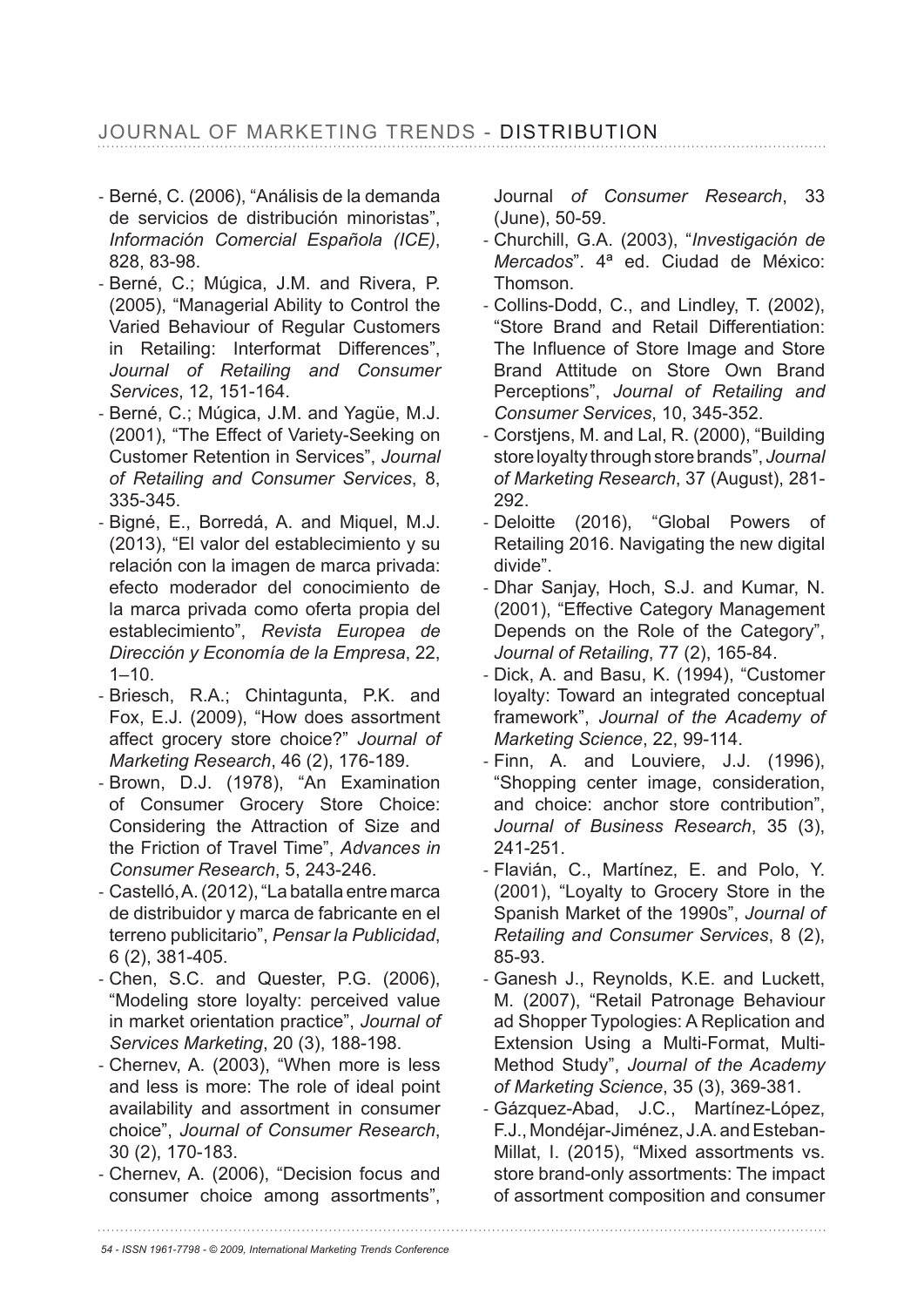characteristics on store loyalty", *Revista Española de Investigación en Marketing*, ESIC, 19, 24-45.

- Gómez, M. and Okazaki, S. (2007), "Estimating store brand shelf space: A new framework using neural networks and partial least squares", *International Journal of Market Research*, 51 (2), 243- 266.
- Gómez, M., Oubiña, J., and Rubio, N. (2011), "Antecedentes de la lealtad a las marcas de distribuidor: Diferencias entre grandes y pequeños compradores". *DOCFRADIS, Colección Documentos de Trabajo de la Cátedra Fundación Ramón Areces de Distribución Comercial*, Oviedo.
- Gómez, M; McLaughling, E. and Wittink, D.R. (2004), "Customer satisfaction and retail sales performance: An empirical investigation". *Journal of Retailing*, 80, 265-278.
- Hoch, S., Bradlow, E.T. and Wansink, B. (1999), "The Variety of an Assortment", *Marketing Science*
- IRI (2015): "Private Label in Western Economies". IRI Private Label Special Report. https://www.iriworldwide.com/IRI/ media/IRI-Clients/PrivateLabel\_report\_ final 7Jan15.pdf
- Johnson, M. D., Andreessen, T. W., Lervik, L. and Cha, J. (2001), "The evolution and future of national customer satisfaction index models", *Journal of Economic Psychology*
- Kantar Worldpanel (2016): available at http://www.kantarworldpanel.com/es/ grocery-market-share/spain
- Kunkel, J.H. and Berry, L.L. (1968), "A behavioral conception of retail image", *Journal of Marketing*, 32 (4), 21-27.
- Labeaga, J.M., Lado, N., and Martos, M. (2007), "Behavioural loyalty towards store brands", *Journal of Retailing and Consumer Services*
- Lichtenstein, D., Netemeyer, R., and Ridgway, N. (1990), "Distinguishing coupon proneness from value consciousness:

An acquisition-transaction utility theory perspective", *Journal of Marketing*, 54 (July), 54-67.

- Marmorstein, H; Grewal, D. and Fishe, R.P.H. (1992), "The Value of Time Spent in Price-Comparison Shopping: Survey and Experimental Evidence", *Journal of Consumer Research*, 19, (1), 52-61.
- Martenson, R. (2007), "Corporate brands image, satisfaction and store loyalty: a study of the store as a brand, store brands and manufacturer brands", *International Journal of Retail and Distribution Management*
- Martineau, P. (1958), "The personality of the retail store". *Harvard Business Review*, 36, 47–55.
- Martínez, E., and Montaner, T. (2008), "Characterization of Spanish store brand consumers", *International Journal of Retail and Distribution Management*, 36  $(6)$ , 477-493.
- McDougall, G.H.G. and Levesque, T. (2000), "Customer satisfaction with services: putting perceived value into the equation", *Journal of Services Marketing*, 14 (5), 392-410.
- Miranda, M.J. and Joshi, M. (2003), "Australian Retailers Need to Engage with Private Labels to Achieve Competitive Difference", Asia Pacific Journal of *Marketing and Logistics*
- Oliver, R.L. (1999), "Whence customer loyalty?" Journal of Marketing, 63, 33-44.
- Paiva, G., Sandoval, M. and Bernardin, M. (2012), "Factores explicativos de la lealtad de clientes de los supermercados", *Innovar*, 22 (44), 153-164.
- Pepe, M.S., Abratt, R., and Dion, P. (2012), "Competitive advantage, privatelabel brands and category profitability", *Journal of Marketing Management*, 28 (1- 2), 154-172.
- Porter, S.S. and Claycomb, C. (1997), "The Influence of Brand Recognition on Retail Store Image", *Journal of Product and Brand Management*